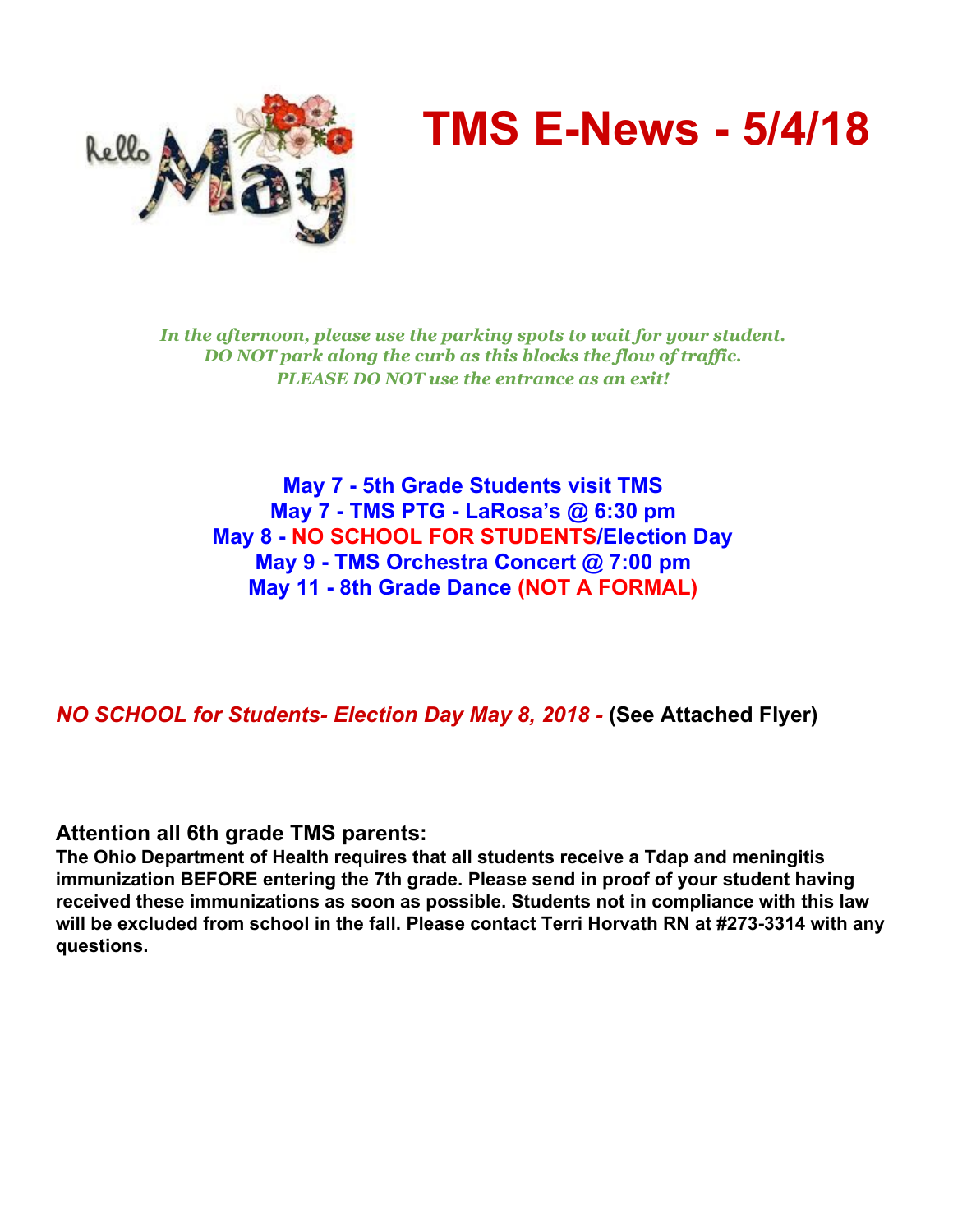

## **Important TSD Information:**

COMMUNICATIONS & PUBLIC ENGAGEMENT OFFICE · (513) 273-3209

FOR IMMEDIATE RELEASE - April 17, 2018

Contact: Holli Morrish- Director morrishh@talawanda.org

### NO SCHOOL for Students- Election Day May 8, 2018

To TSD Parents:

Keeping Talawanda students safe and secure is our highest priority. The Butler County Board of Elections utilizes multiple government facilities in the area on election days, and often this includes school facilities. The Talawanda Board of Education has opted to cancel school for Talawanda students on Tuesday May 8, 2018 due to election day.

We apologize for any inconvenience this may cause, and hope that by informing you as early as possible, that parents will have the time to make appropriate arrangements for childcare on that day.

Thank you for your continued support and understanding!

**Kelly Spivey** Superintendent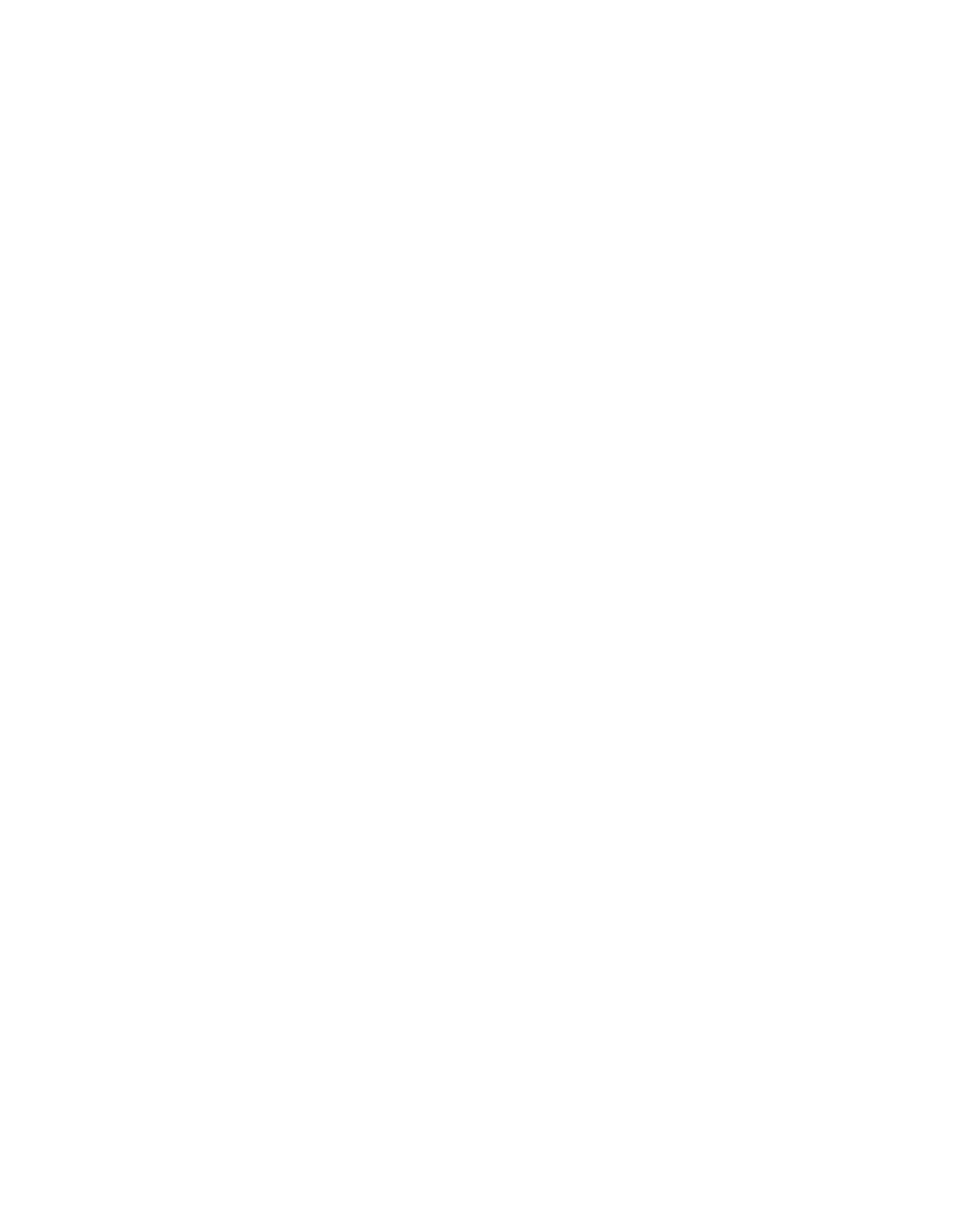### *TMS Clubs!!!*

#### **Please also visit our TMS web page to view clubs.**

**Yearbook Club Plan, design yearbook Advisors: Sharon Oberschlake and Suzanne Burch oberschlakes@talawanda.org burchs@talawanda.org**

**TMS Garden Club**

**We are building a new TMS garden to learn about where our food comes from, how to grow it in the most environmentally responsible way possible, and eventually share what we grow with the cafeteria salad bar or the Oxford Food Pantry. We will have our science classes test our soil, the STEAM club is helping build what we need, and we will research what grows best in our seasonal climate. We will have guest speakers in the winter including botanists, members of Miami's Slow Food Initiative, and various others.**

**Advisors: Amy Clay and Lindsay Krause claya@talawanda.org krausel@talawanda.org**

**Math Club 6th graders Miami University tutors every Thursday after school to help students with the math content, common misconceptions and preparation. We currently have 46 students and about 14 Miami students participating. Advisors: Don Gloeckner and Tammi Waite gloecknerd@talawanda.org waitet@talawanda.org**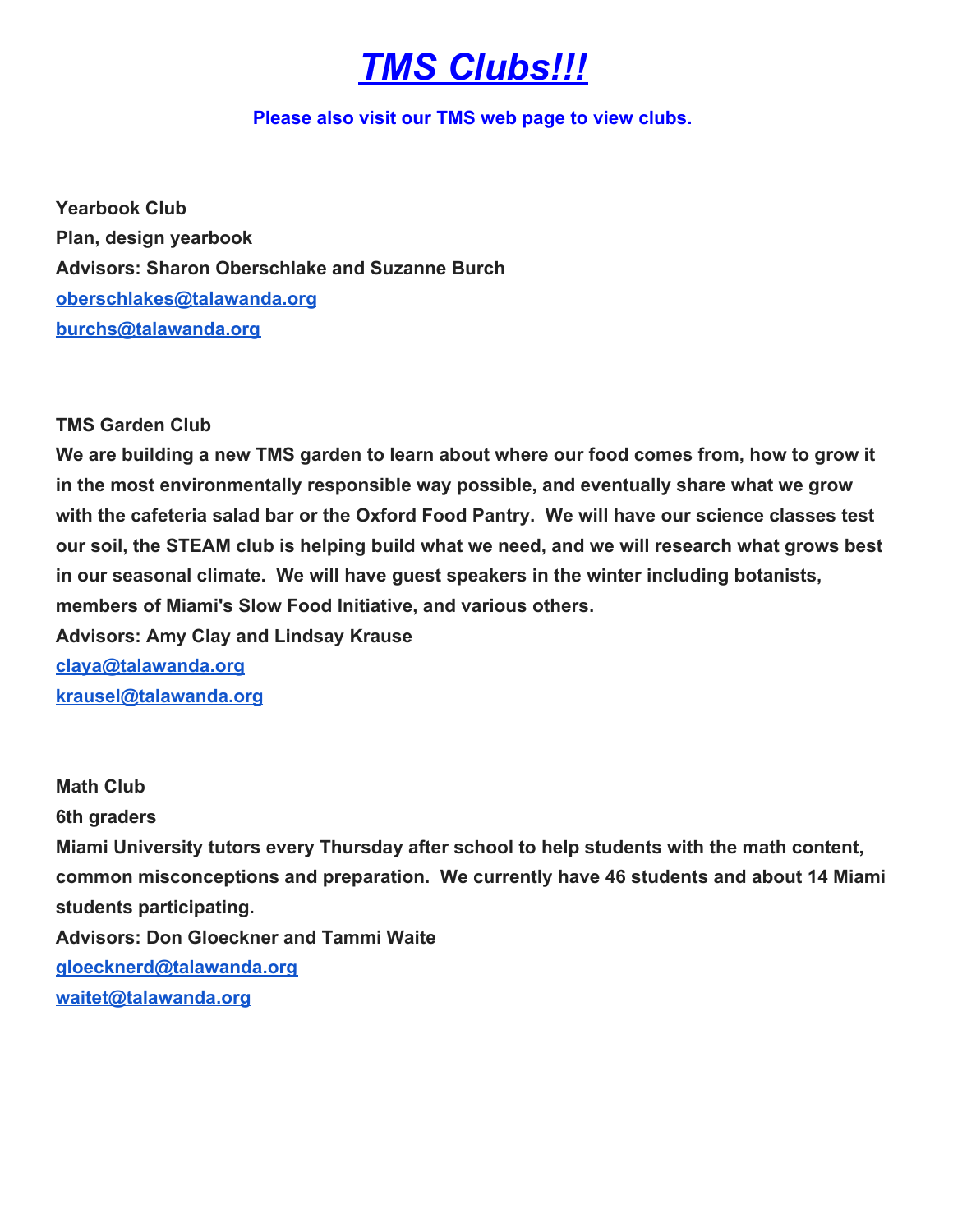**TMS Little Aggies Open to 6-8th grades Middle School Agricultural Program! Leadership, agriculture, & fun to be had by all! Advisor: Mike Derringer, THS FFA teacher derringerm@talawanda.org Middle School Contact: Steven Hricko hrickos@talawanda.org**

#### **Drama Club**

**The purpose of the club is to put on an annual school musical. Advisor: Kelly Case (assisted by Beth Fryer) casek@talawanda.org fryerb@talawanda.org**

#### **Peer Mediators**

**We meet Wednesdays during 7th and 8th grade tutorial Students are being trained in conflict resolution and once they are fully trained, students will be able to help peers who are in conflict to resolve their issues peacefully using compromises and win/win solutions. Advisor: Laura Jewett jewettl@talawanda.org**

**Student Council (elected students) Scheduled Meetings - Friday's after school Gather student input hosts events, raise money, etc... to benefit TMS Advisors: Steven Hricko and Samantha Koontz hrickos@talawanda.org koontzs@talawanda.org**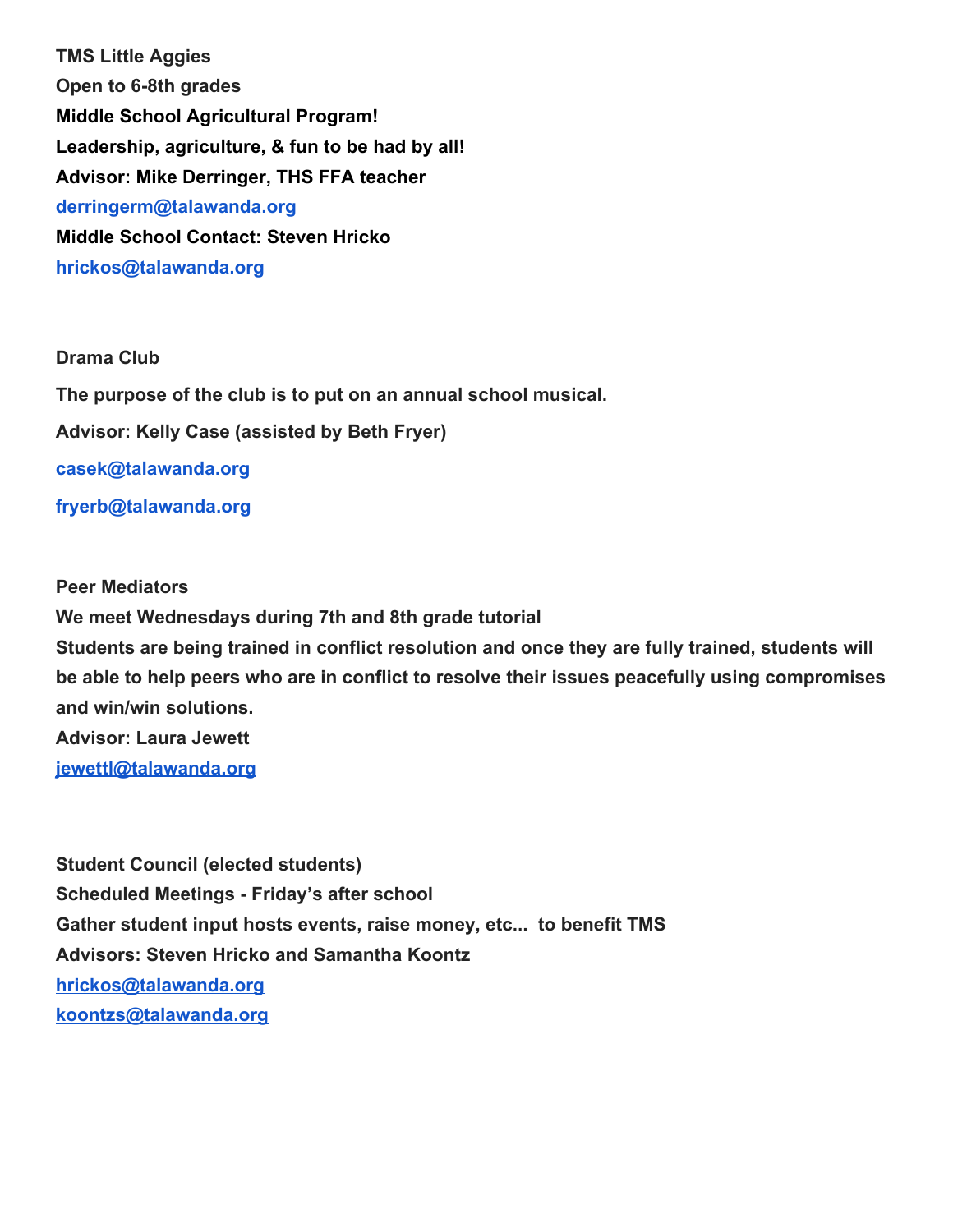#### **Mathcounts Competition Team**

**A national middle school coaching and competitive mathematics program that promotes mathematics achievement through a series of fun and engaging "bee" style contests. The program provides engaging math programs to U.S. middle school students of all ability levels in order to build confidence and improve attitudes towards math and problem solving. Advisor: Lori Gloeckner gloecknerl@talawanda.org**

#### **STEAM Club (Engineering)**

**Meetings as scheduled - generally about 2 times per month after school until 4/4:30. Science, Technology, Engineering, Art, Math are considered the core subject areas of invention and innovation. STEAM club will look to provide students with opportunities to explore and create through multi-discipline (civil, electrical, chemical, mechanical, etc.) discussions and activities.**

**Advisor: Eric Schlade**

**schladee@talawanda.org**

#### **National Junior Honor Society (NJHS)**

**NJHS is a group for 8th graders that are selected to become members at the end of 7th grade. Members are selected based on academics (3.75 or above cumulative GPA for all of 6th grade and the first two trimesters of 7th grade), community service involvement, leadership, and character. The chapter has meetings during the regular school day and participates in many school and community initiatives.**

**For 6th and 7th graders interested in becoming members as 8th graders: keep your grades up, take on leadership roles at school and in other activities, keep your behavior and actions in good conduct, and perform community service!**

**Megan Murray, Advisor murraym@talawanda.org**

**Guitar Club (The Shredi Knights)**

**We learn how to practice, maintain and improve musical theory understanding and guitar upkeep. We also just do some jamming together to get used to playing with other musicians live!**

**Advisor: Raj Sundram sundramr@talawanda.org**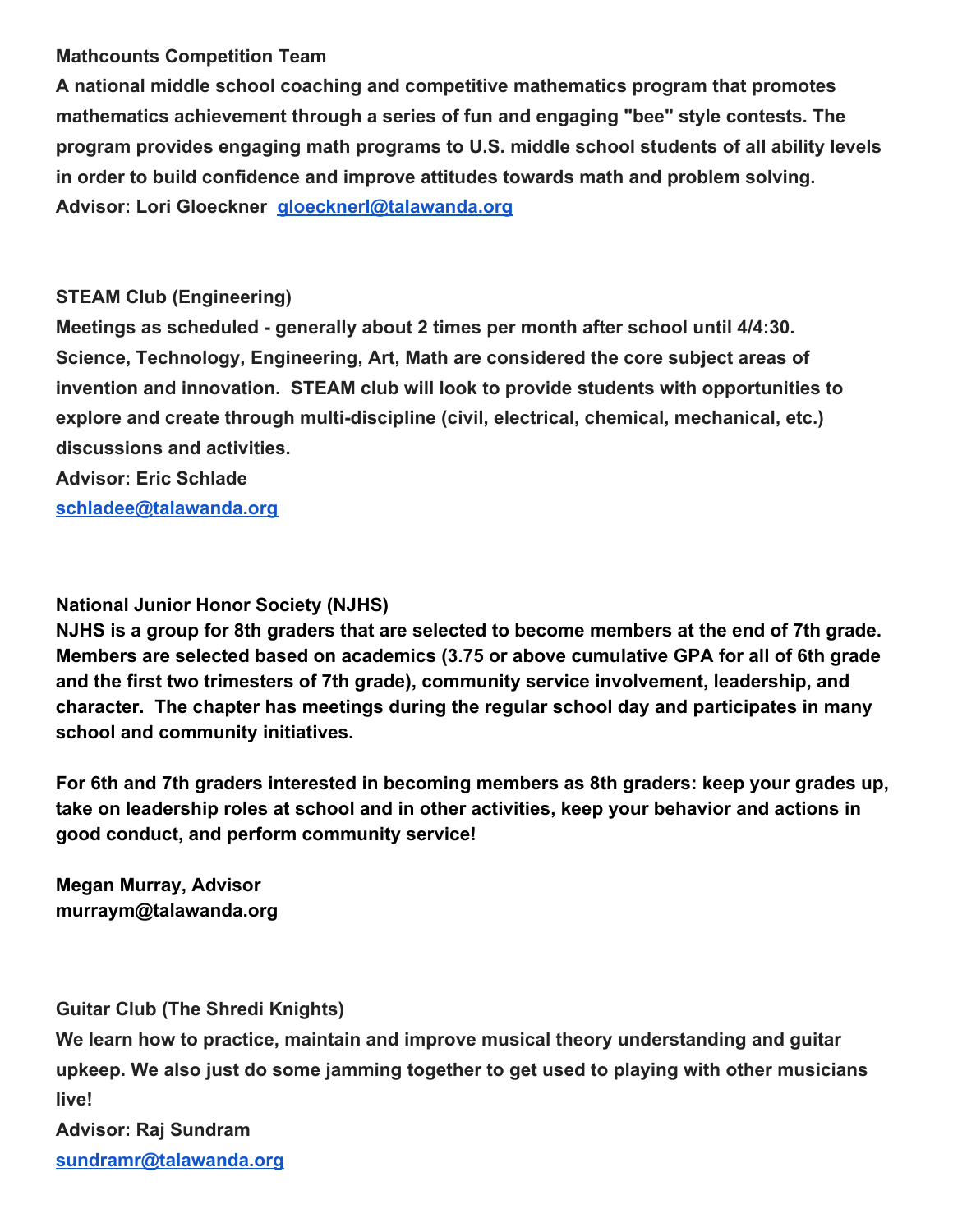**Writer's Club Advisor: Cheri Day [dayc@talawanda.org](mailto:dayc@talawanda.org) Talawanda Diversity Club**

**Introducing the new Talawanda Middle School Diversity Club! We are interested in spreading appreciation of the differences that every student brings to TMS, and celebrating what makes each one of us unique. We will explore what we can do at school and in our greater community to help our place be safe and inclusive for all students. Advisor: Amy Clay**

**claya@talawanda.org**